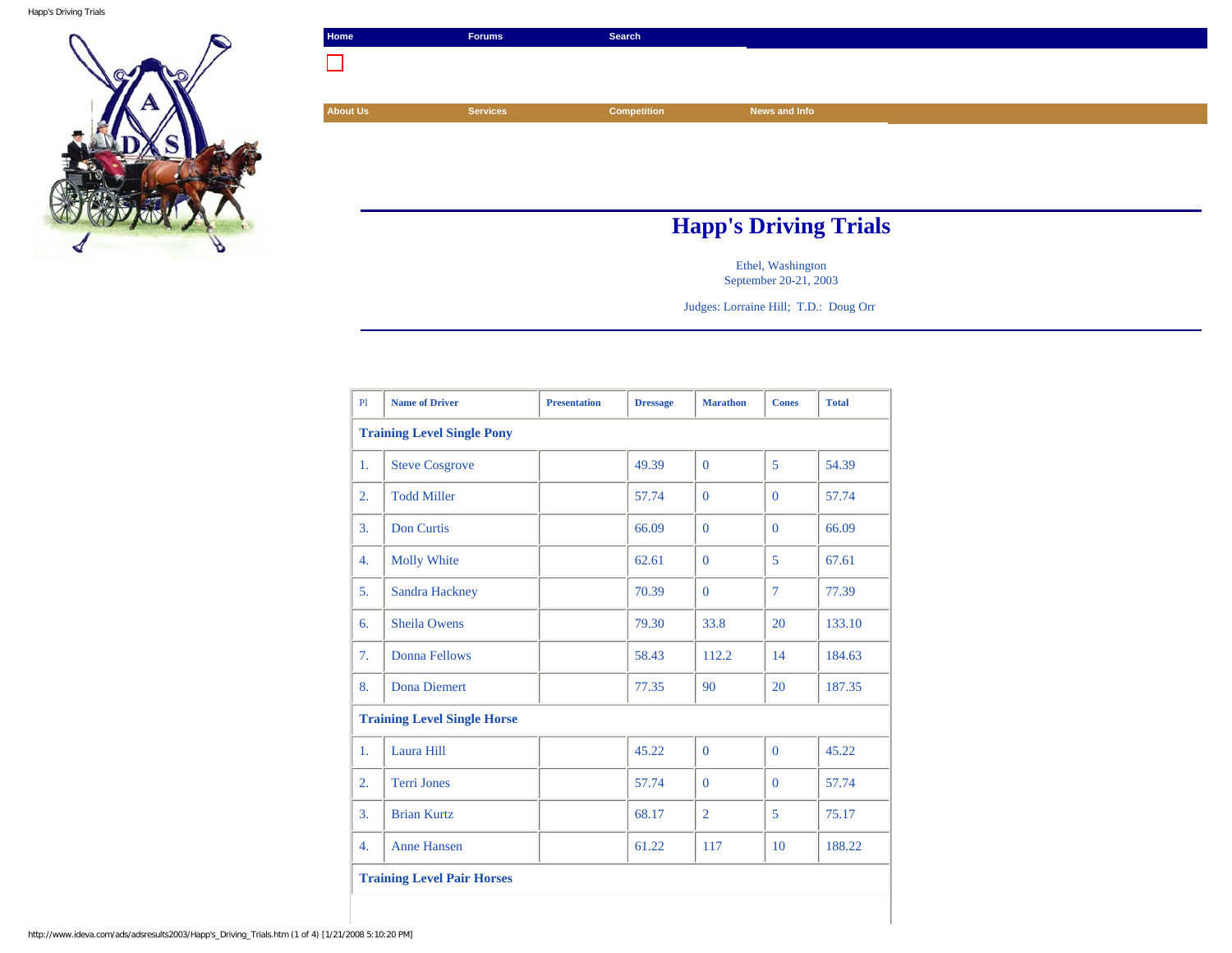| 1.                                         | <b>Ann Davis</b>                  |  | 71.96 | 27.6           | 20.5           | 119.06   |  |
|--------------------------------------------|-----------------------------------|--|-------|----------------|----------------|----------|--|
| <b>Preliminary Level Single Pony</b>       |                                   |  |       |                |                |          |  |
| 1.                                         | Don Eckhardt                      |  | 50.09 | 47.27          | 5              | 102.36   |  |
| 2.                                         | Megan Sibiga                      |  | 49.45 | 46.77          | $\overline{7}$ | 103.22   |  |
| 3.                                         | China Larabe                      |  | 60.36 | 54.78          | $\overline{0}$ | 115.14   |  |
| 4.                                         | <b>Gerry Pearson</b>              |  | 55.27 | 49.75          | 15             | 120.02   |  |
| 5.                                         | <b>Gwen Bassetti</b>              |  | 65.45 | 47.78          | 11             | 124.23   |  |
| 6.                                         | Doug Rice                         |  | 66.18 | 68.48E         | 30             | 164.66E  |  |
|                                            | Jojo Petro                        |  | 53.09 | 52.90          | 5              | 110.99HC |  |
|                                            | Mickey Lofgren                    |  | 62.55 | W              | 15             | W        |  |
| <b>Preliminary Limit Single Horse</b>      |                                   |  |       |                |                |          |  |
| 1.                                         | <b>Terri Jones</b>                |  | 72.00 | 43.76          | $\overline{0}$ | 115.76   |  |
| $\overline{2}$ .                           | <b>Kanoe Durdan</b>               |  | 51.64 | 53.51          | 18             | 123.15   |  |
| 3.                                         | Donna Yanik                       |  | 54.55 | 56.77          | 15             | 126.35   |  |
| 4.                                         | <b>Teri Reinemer</b>              |  | 77.09 | 50.17          | 10             | 137.16   |  |
| 5.                                         | <b>Aaron Evans</b>                |  | 72.73 | 79.08          | 5              | 156.81   |  |
| 6.                                         | <b>Tarri Barker</b>               |  | 72.73 | 52.20          | 33             | 157.93   |  |
| <b>Preliminary Level Open Single Horse</b> |                                   |  |       |                |                |          |  |
| 1.                                         | <b>Patti Shores</b>               |  | 76.33 | 52.85          | 15             | 144.18HC |  |
|                                            | <b>Training Level Single Pony</b> |  |       |                |                |          |  |
| 1.                                         | Peg Jaskar                        |  | 50.78 | $\mathbf{0}$   | $\mathbf{0}$   | 50.78    |  |
| 2.                                         | <b>Steve Cosgrove</b>             |  | 48.13 | $\mathbf{0}$   | 15             | 63.13    |  |
| 3.                                         | Sandra Hackney                    |  | 60.52 | $\mathbf{0}$   | 5              | 65.52    |  |
| 4.                                         | <b>Todd Miller</b>                |  | 71.09 | $\overline{0}$ | $\overline{6}$ | 77.06    |  |
| 5.                                         | <b>Donna Burgess</b>              |  | 52.17 | 20             | 13             | 85.17    |  |
| 6.                                         | Don Curtiss                       |  | 69.57 | $\overline{0}$ | 18             | 84.57    |  |
| 7.                                         | <b>Sheila Owens</b>               |  | 81.52 | $\overline{0}$ | 42             | 123.52   |  |
| 8.                                         | <b>Donna Fellows</b>              |  | 62.61 | 77             | 22.5           | 162.11   |  |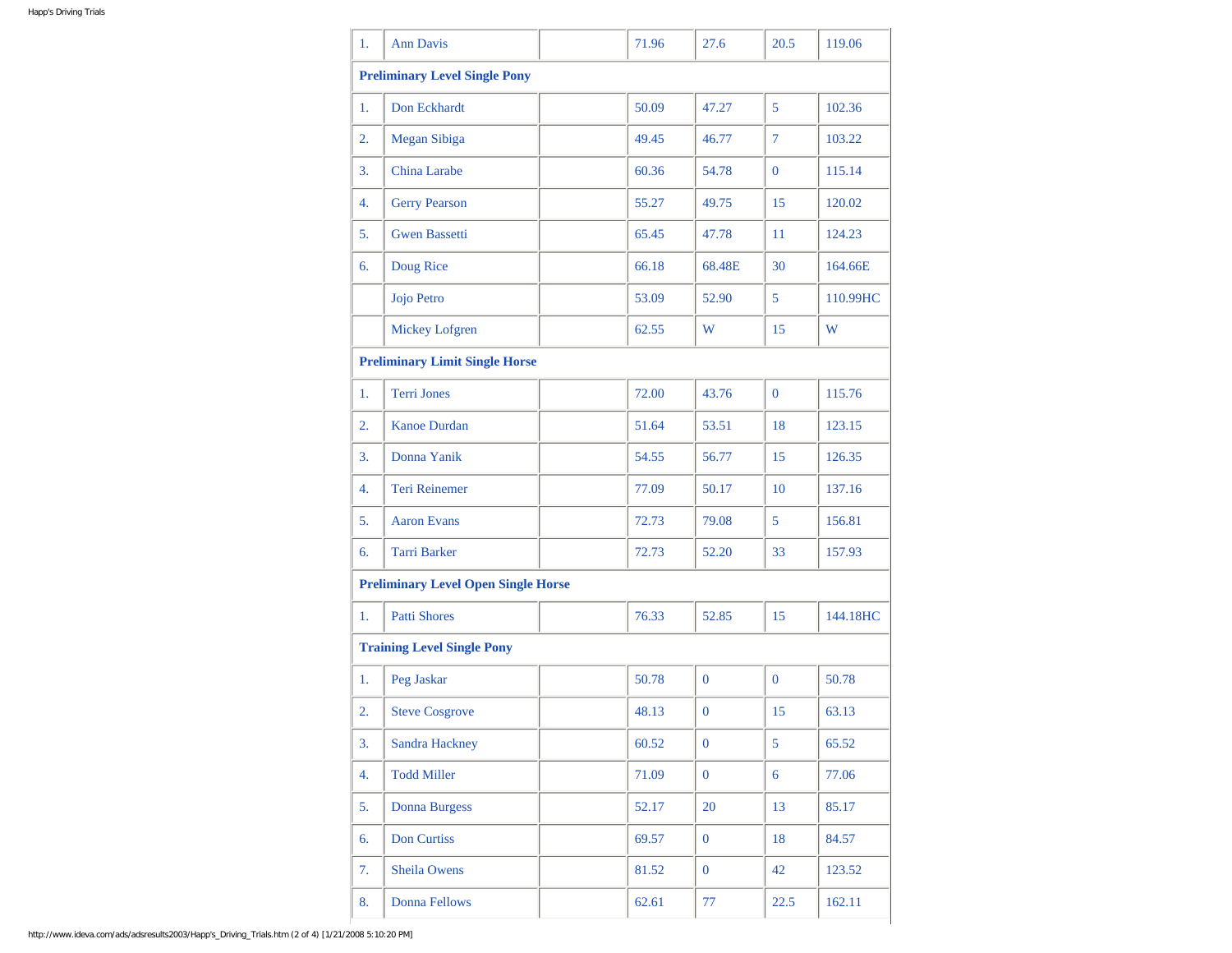| 9.                                    | <b>Molly White</b>                   |  | 66.09 | 96.25E         | 5              | 167.34 |  |  |
|---------------------------------------|--------------------------------------|--|-------|----------------|----------------|--------|--|--|
| <b>Training Level Single Horse</b>    |                                      |  |       |                |                |        |  |  |
| 1.                                    | Laura Hill                           |  | 45.22 | $\overline{0}$ | $\mathbf{0}$   | 45.22  |  |  |
| 2.                                    | <b>Terri Jones</b>                   |  | 50.78 | $\Omega$       | 3.5            | 54.28  |  |  |
| 3.                                    | Nichelle Milner                      |  | 47.30 | $\Omega$       | 10             | 57.30  |  |  |
| 4.                                    | <b>Brian Kurtz</b>                   |  | 59.83 | $\overline{2}$ | $\mathbf{0}$   | 61.83  |  |  |
| 5.                                    | <b>Wanda Walker</b>                  |  | 68.87 | $\Omega$       | $\Omega$       | 68.87  |  |  |
| 6.                                    | <b>Anne Hansen</b>                   |  | 61.91 | 20.2           | $\tau$         | 89.11  |  |  |
| 7.                                    | <b>Megan Reinemer</b>                |  | 73.74 | $\mathbf{0}$   | 40             | 113.74 |  |  |
| <b>Training Level Pair Horses</b>     |                                      |  |       |                |                |        |  |  |
| 1.                                    | <b>Ann Davis</b>                     |  | 70.96 | $\mathbf{0}$   | 22.5           | 93.46  |  |  |
|                                       | <b>Preliminary Level Single Pony</b> |  |       |                |                |        |  |  |
| 1.                                    | Megan Sibiga                         |  | 44.36 | 38.6           | 6.5            | 89.46  |  |  |
| $\overline{2}$ .                      | <b>Bob Griswold</b>                  |  | 68.36 | 48.25E         | 25             | 141.61 |  |  |
| <b>Preliminary Level Pair Ponies</b>  |                                      |  |       |                |                |        |  |  |
| 1.                                    | Nancy VanDeen                        |  | 61.82 | 50.2           | $\overline{7}$ | 119.02 |  |  |
| <b>Preliminary Level Single Horse</b> |                                      |  |       |                |                |        |  |  |
| 1.                                    | <b>Aaron Evans</b>                   |  | 69.82 | 45             | 5              | 119.82 |  |  |
| 2.                                    | <b>Terri Barker</b>                  |  | 72.73 | 46.60          | 12             | 131.33 |  |  |
| 3.                                    | Dennia Waller                        |  | 84.91 | 50.2           | 20             | 155.11 |  |  |

anna **Contract Contract Contract Contract Contract Contract Contract** 

ADS Favorites: Competition Results - Go

**THE AMERICAN DRIVING SOCIETY 2324 Clark Rd. Lapeer, MI 48445 (810) 664-8666 FAX (810) 664-2405**